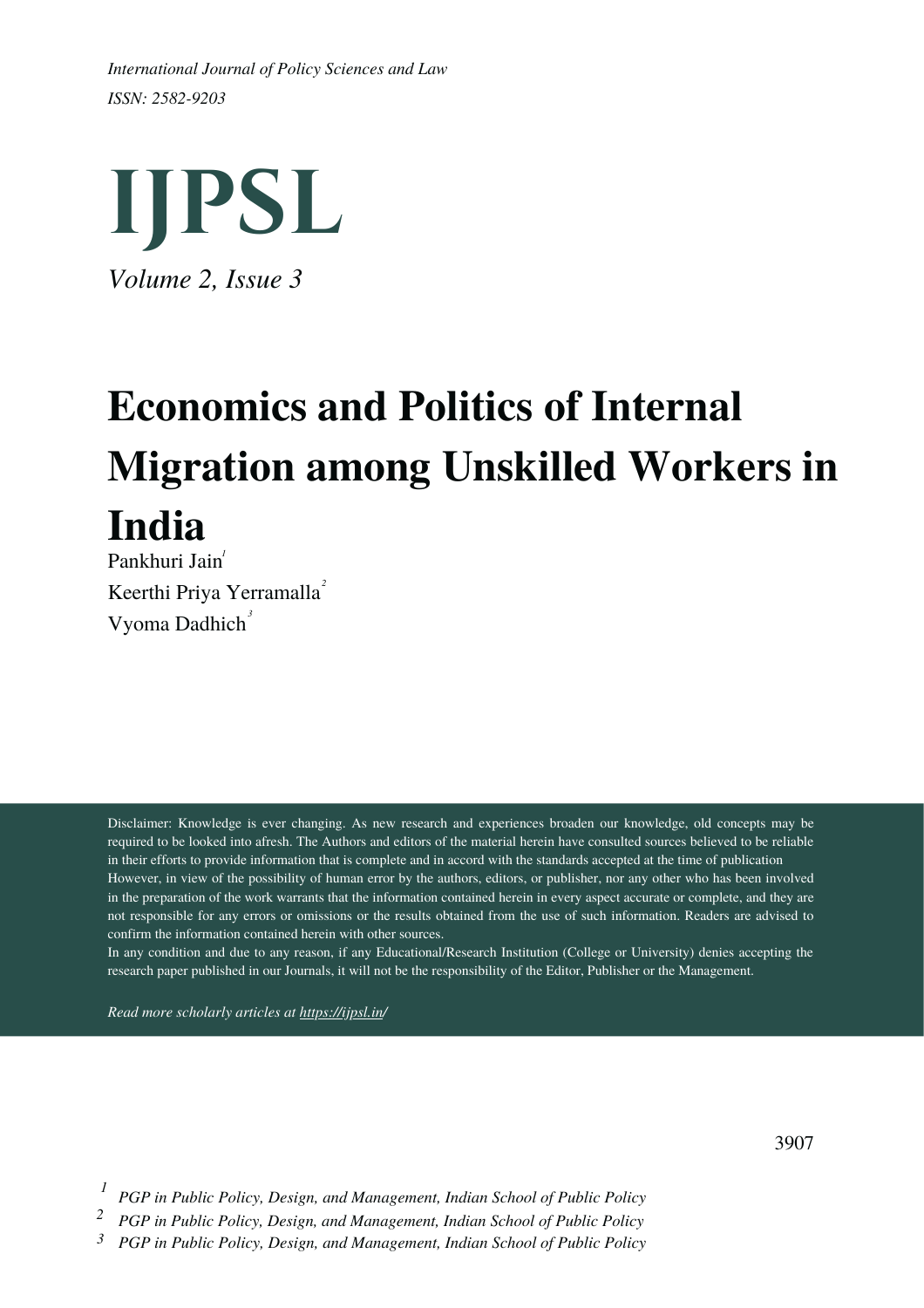*ISSN: 2582-9203*

## **Abstract**

Economists argue that internal migration could lead to a better allocation of human resources among various sectors and regions in a particular country (De, 2019). However, India lacks a comprehensive migration policy. The existing policies have failed to protect the basic human rights of migrant workers enshrined in the Constitution of India. In India, the Inter-State Migrant Workmen (Regulation of Employment and Conditions of Service) Act, 1979 has been constituted to protect the rights of migrants. However, the data and ground realities highlight the poor implementation of this law (Srivastava & Pandey, 2017) which fails to protect the rights of migrant workers in terms of providing access to education for their children, healthcare facilities, and affordable housing. Though regulations such as above are in place, there is a limited impact due to a shortage of migration data which calls for a need to have a robust migration policy. The paper argues that the government should acknowledge the contribution of migrant workers in the development of their states and should formulate an integrated rights-based approach. This rights-based approach would enable their political and civic inclusion, financial access, provision of legal aid, etc and thus improving the current status of internal migrants in the country.

**Keywords**: *internal migration, unskilled migrants, Covid-19, Olson's logic of collective action, public policy, politics*

# **1.0 Introduction**

Based on the 2011 census, almost 45.6 crore people migrated to India. This number is 45% higher than what was registered for the year 2001. However, India has a rate of just 1% (based on the 2011 census) when it comes to less than five-year interval inter-state migration rate. In comparison, it is almost 10% in the US and 5% in China. According to Bell et al. (2015), India stands at the lowest rate of internal migration in a sample of 80 countries. This shows that India one of the most populous countries still has a very low rate of internal migration when compared globally. This is not a great thing for India as internal migration always results in a more efficient allocation of human resources to industries and locations where they are most needed (De, 2019). Labour migrants constitute a major chunk of internal migration in India. The Economic Survey of 2016-17 mentions that there were around 6 crores of inter-state labour migrants, during the year 2001-2011 (Iyer, 2020). The pandemic and subsequent lockdowns not only highlighted the plight of unskilled migrants but also brought to light the issues that need to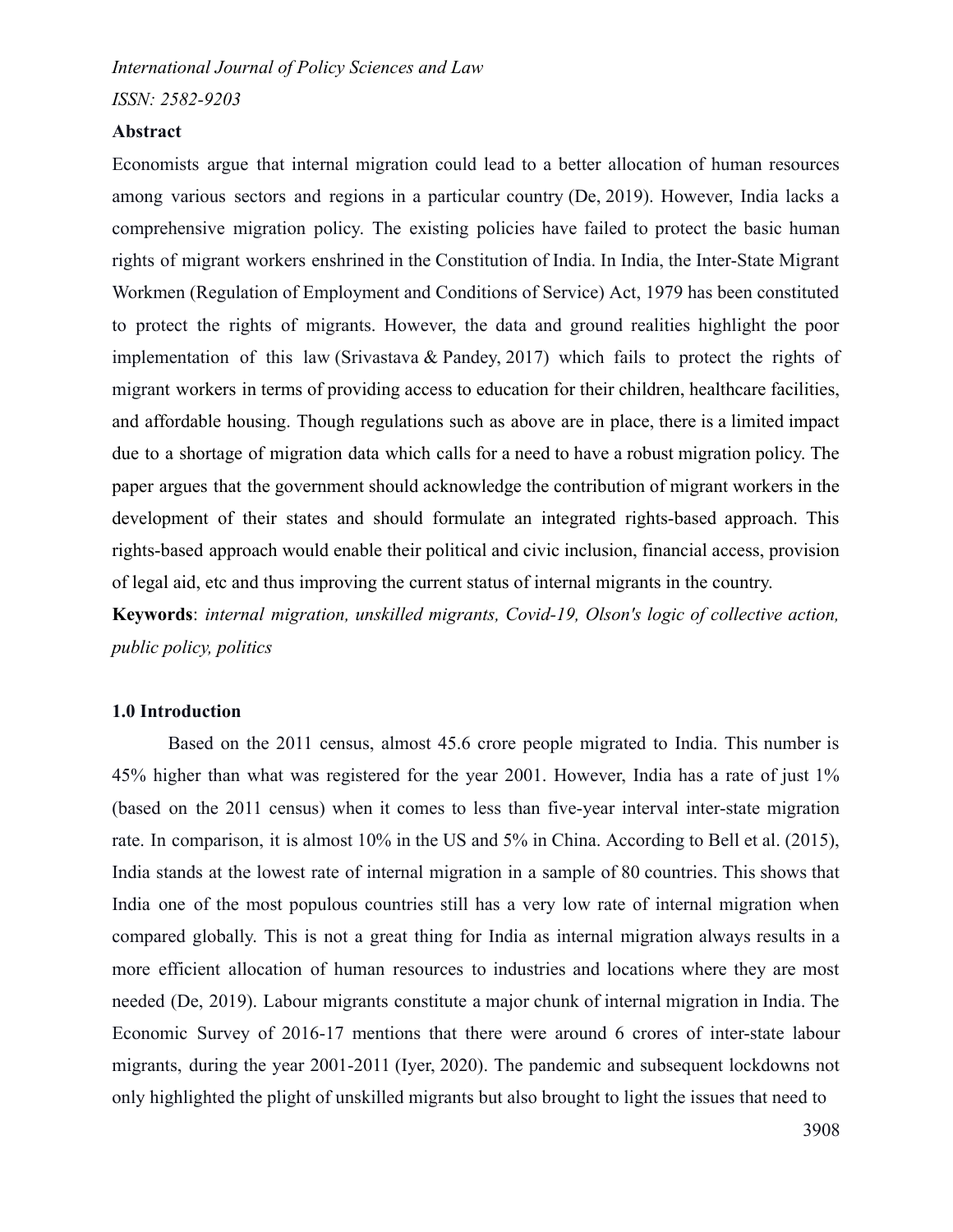# *ISSN: 2582-9203*

be addressed. These issues have been studied in detail using various theories. Olson's Logic of collective action is one such theory which explains the reason unskilled migrants are unable to form a group for collective action and make their voices heard in the electoral process in the destination state which further disincentivizes the politicians to consider the plight and issues being faced by the unskilled migrant labourers. Moreover, theories such as sons of soil explain why they face discrimination at the hands of the local administration.

# **2.0 Background**

The statistics in relation to the current state of internal migration are presented below: (Krishnan, 2019).

1. The top three states in terms of the number of migrants according to the 2011 census were Maharashtra, Delhi, and Uttar Pradesh (UP).

2. Tamil Nadu had the highest number of migrants in the South.

3. While migrants from three states- UP, Bihar, and Rajasthan together resulted in 46% of the total, migrants from the eight North-Eastern states added only 2% to the total.

4. The rural-urban division for internal migration is shown below (Krishnan, 2019).

| <b>Source/Destination</b> | Percentage of the total number of |
|---------------------------|-----------------------------------|
|                           | migrants                          |
| Rural to Rural            | 53.84%                            |
| Rural to Urban            | 20%                               |
| Urban to Urban            | 20%                               |

Table 1.1 Rural-Urban division for Internal Migration

# **3.0 Analysis and Findings**

There are various issues which surround migrant workers, ranging from the reason for their migration to the politics of the same. This part of the essay shall elaborate upon these issues which are prevalent in the arena of migrant workers.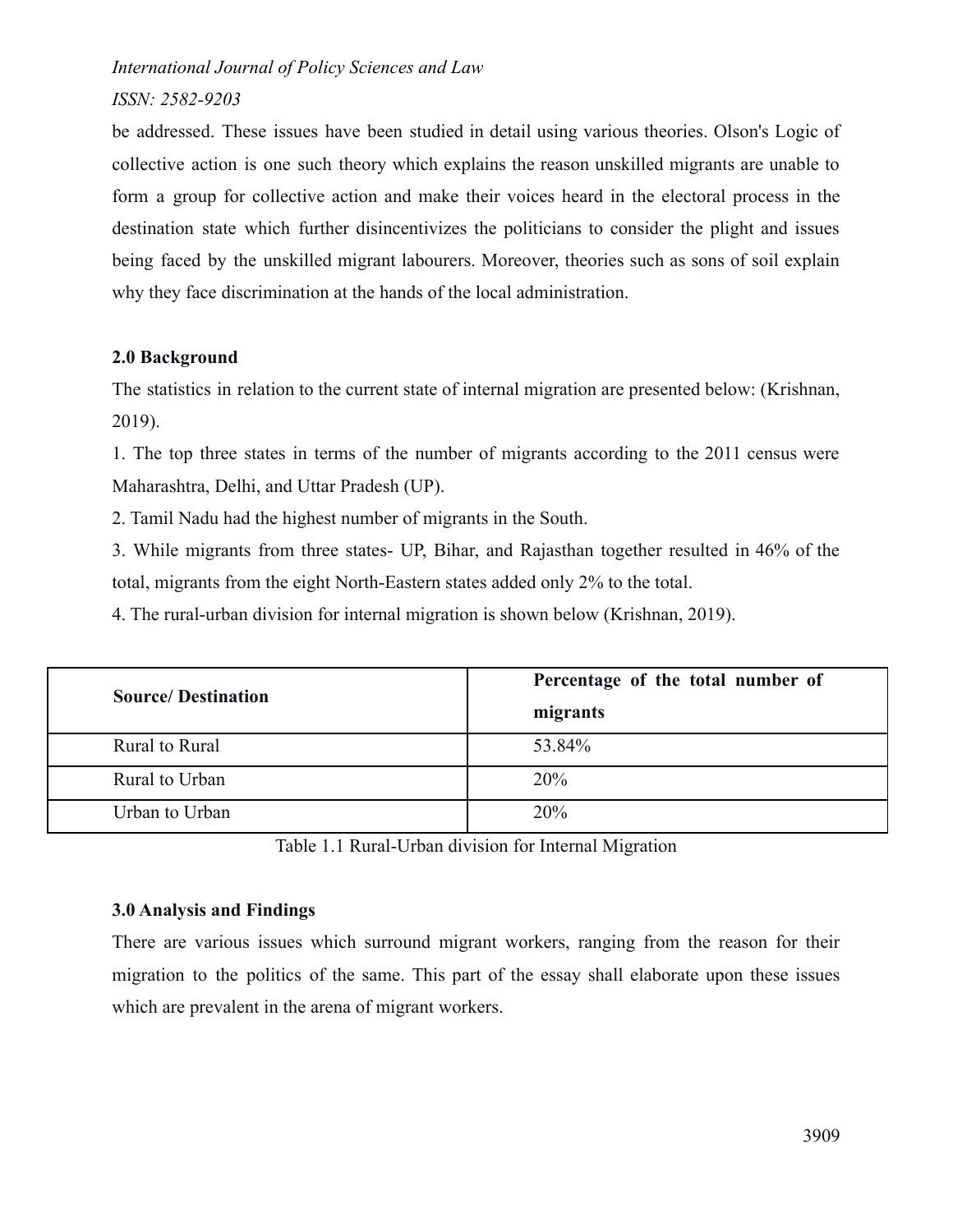*ISSN: 2582-9203*

# **A. Unskilled Migrants and Their Families: Issues and Challenges**

## **a. Driving Forces Behind the Migration of Unskilled Workers**

According to a study conducted by the International Institute for Environment and Development (IIED) in the year 2021, climate change and related events such as drought and flood combined with the socio-economic and socio-political factors increase the vulnerability of households and in turn, motivate people to migrate. It was seen that education too played a significant role, as people who only had primary and secondary education migrated more than people with higher education.

Seasonal migration increased due to low yields in agriculture and fishing, forcing people to move in search of livelihood in the off-seasons. Migration is further compounded by a lack of opportunities for the unskilled labourers in their hometowns. This lack of opportunities is due to the seasonal nature of jobs as well as low levels of education amongst the labourers. In such a scenario, better employment opportunities in the manufacturing sector in urban areas present themselves as lucrative to the labourers. They provide opportunities to work, save and buy assets back home and thus exit from inter-generational poverty (Bharadwaj et al., 2021).

## **b. Repercussions of Migration on the Families of Unskilled Migrants**

While intra-state migration occurs due to marriage and family reasons, work remains the primary reason for inter-state migration (Iyer, 2020). In the study done by IIED, it was observed that in most cases, migration of the whole family does not take place. Education of children, ownership of land, livestock, etc. were some of the major reasons which restricted migration of the whole family. It was also observed that in 90% of the households, it was the head of the family who migrated, owing to the reasons stated. Hence, the internal migration of unskilled labourers also led to an additional burden on the females, wherein they had to balance the household and livestock work while also working under MGNREGA. However, women do take up work once they are migrated, but this is excluded from the number of women who migrate for work-related causes.

# **c. The Plight of the Unskilled Migrants in the Destination States**

Article 19(1)(e) of the Constitution of India guarantees all Indian citizens the right to reside and settle in any part of the territory of India, subject to reasonable restrictions. The poor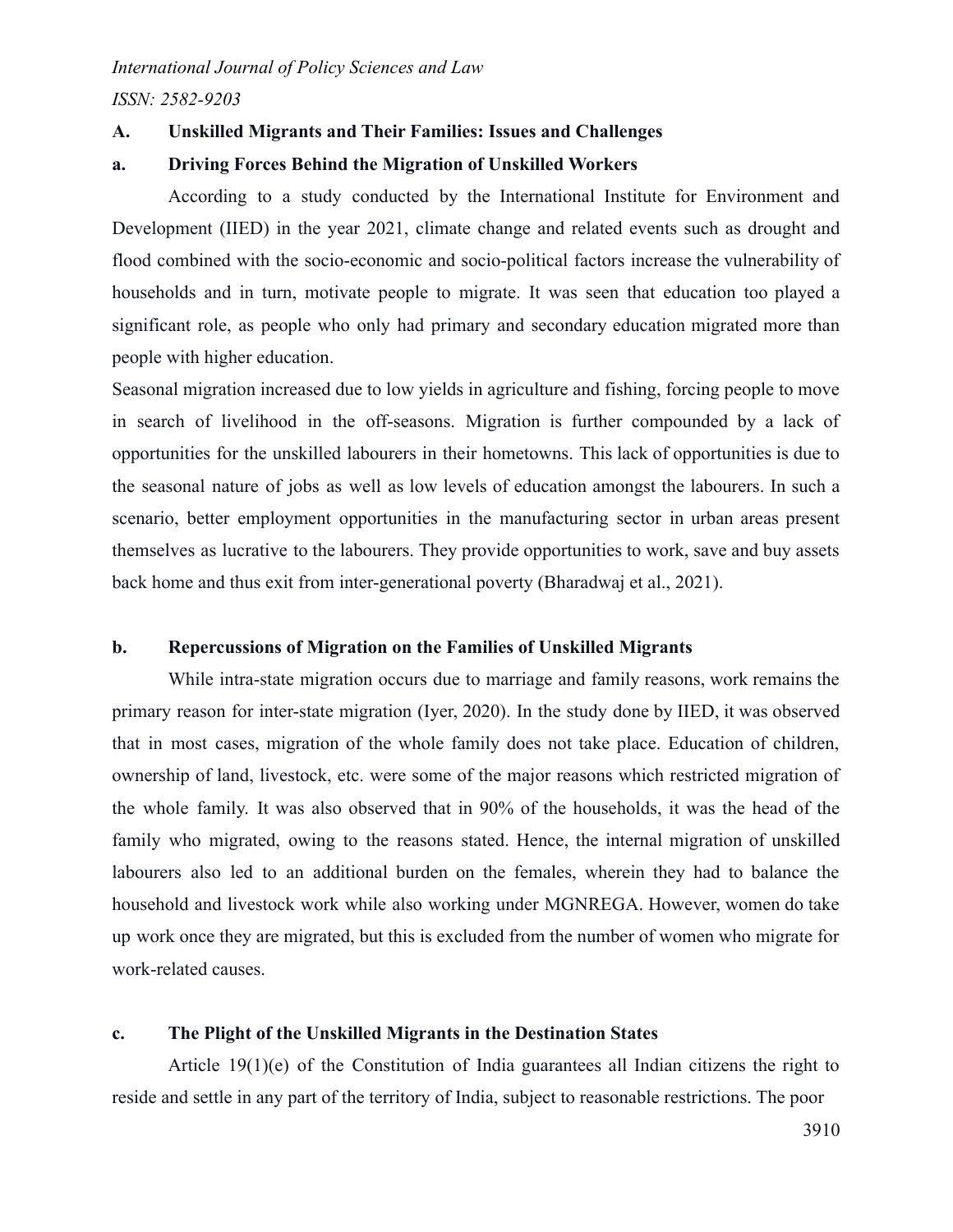## *ISSN: 2582-9203*

implementation of the Inter-State Migrant Workmen (Regulation of Employment and Conditions of Service) Act, 1979 which deals with the protection of inter-state migrant workers, has led to their marginalization. The ISMW Act gives interstate migrant workers some safeguards. Contractors that hire migrants must: (i) be licenced; (ii) register migrant employees with the government; and (iii) arrange for the worker to be provided with a passbook that documents their identity. The law also specifies the salaries and benefits that the contractor must give (such as lodging, free medical care, and protective clothing). The Standing Committee on Labour reported in December 2011 that worker registration under the ISMW Act was low and that the Act's provisions were poorly implemented. According to the report, the union government has not taken any real and fruitful steps to ensure that contractors and employers register the people they employ and hence labourers are not able to obtain benefits under the Act (Iyer, 2020).

This can be understood using Olson's logic of collective action**.** Having a common goal such as having easy and equitable access to all the benefits is not enough for the unskilled migrants to organize themselves. This is because the benefits of the legislation passed in favour of the inter-state migrant workers outweigh the costs of organizing themselves. Members would tend to free ride, and the group would often fail to get organized to undertake collective action.

Consequently, some of the issues they may face are listed as follows:

- The migrant workers face onerous requirements of producing documentary proofs to access essential services. In the case of the Public Distribution System (PDS), though the National Food Security Act, 2013 applies to all irrespective of their domicile, the migrants registered in the origin states lose their benefits when they move to the destination states. This is also evident in the access to formal financial services. The waiving of local address proofs under Know Your Customer (KYC) norms by the Reserve Bank of India (RBI) for migrant workers is followed in its breach by many banks. The migrants still rely on informal networks to send money to their families back home.
- The lack of access to proper healthcare exacerbates their vulnerability. Inaccessibility arises from the expensive private care, the opportunity cost of the labour wages lost while seeking treatment, and language barriers. The government's recent scheme Ayushman Bharat tried to address this issue with the portability feature, wherein the beneficiaries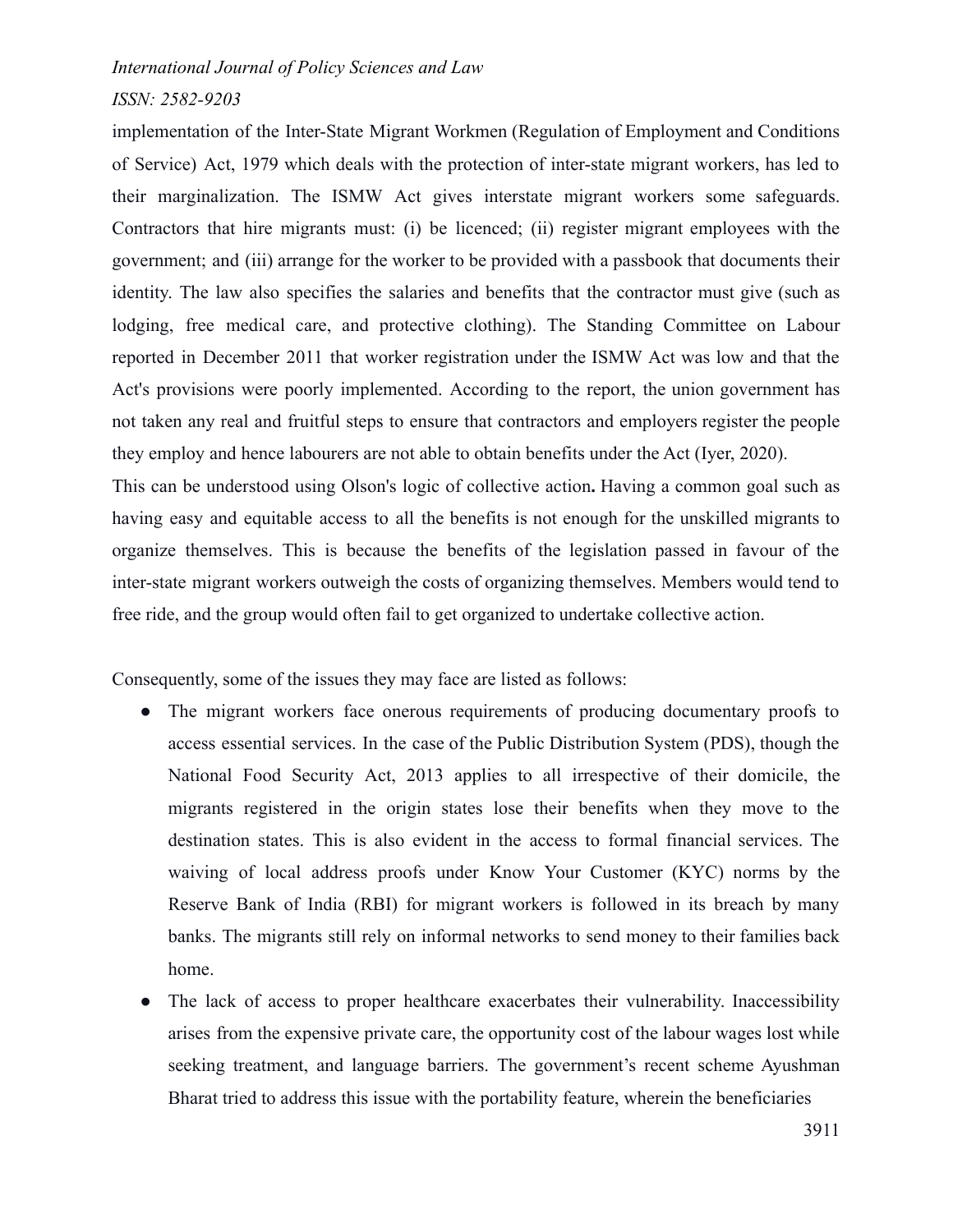*ISSN: 2582-9203*

can avail themselves of the treatment in the empanelled hospitals across India irrespective of their origin states. Yet the responsibility for the registration of the citizens under this scheme lies with the origin states defeating the intent behind the portability feature.

- The inadequate supply of affordable housing (including rental and ownership), near places of work is also a huge issue in urban areas. This results in the proliferation of slums with poor water and sanitation facilities and unhygienic living conditions, affecting the health and productivity of these workers in the long term.
- The children of migrant workers face accessibility issues in school, and absenteeism due to clashes between academic season and the seasonal migration cycle. This disruption in academic life eventually leads to their dropout as they are unable to cope with the pressure (Faetanini & Tankha, 2013).

# **B. Political Ecosystem Dealing with Unskilled Migration**

Politicians in the destination states tend to ignore the concerns of the migrant workers and only pay heed to such workers who permanently reside in their constituency. This is primarily because migrant workers have no voting rights in the destination states and thus do not form part of the constituency of the politicians, whose main agenda is to get re-elected.

In the case of rural migrants within the state who can vote in the local elections, the lack of information regarding the voting process, the complex procedure of voter registration by providing necessary residency proof, and other identity documents limit their electoral participation. This belief about migrants' propensity for low turnout in the electoral process disincentivizes the politicians to consider them as vote banks and perpetuates the discrimination in the allocation of scarce resources they already face. The manifestation of negligence toward migrants was brought out in a study (Gaikwad & Nellis, 2017) wherein the local councillors received letters from residents requesting a call back to address their concerns. The residents were more likely to receive the call from the councillor than the migrants and registered migrants more than the unregistered migrants. Additionally, the politicians might be channelizing their constituents i.e., residents' cultural and economic issues concerning the migrants, and becoming unresponsive towards the migrants.

Finally, the politicians might themselves be prejudiced against the migrant workers. This was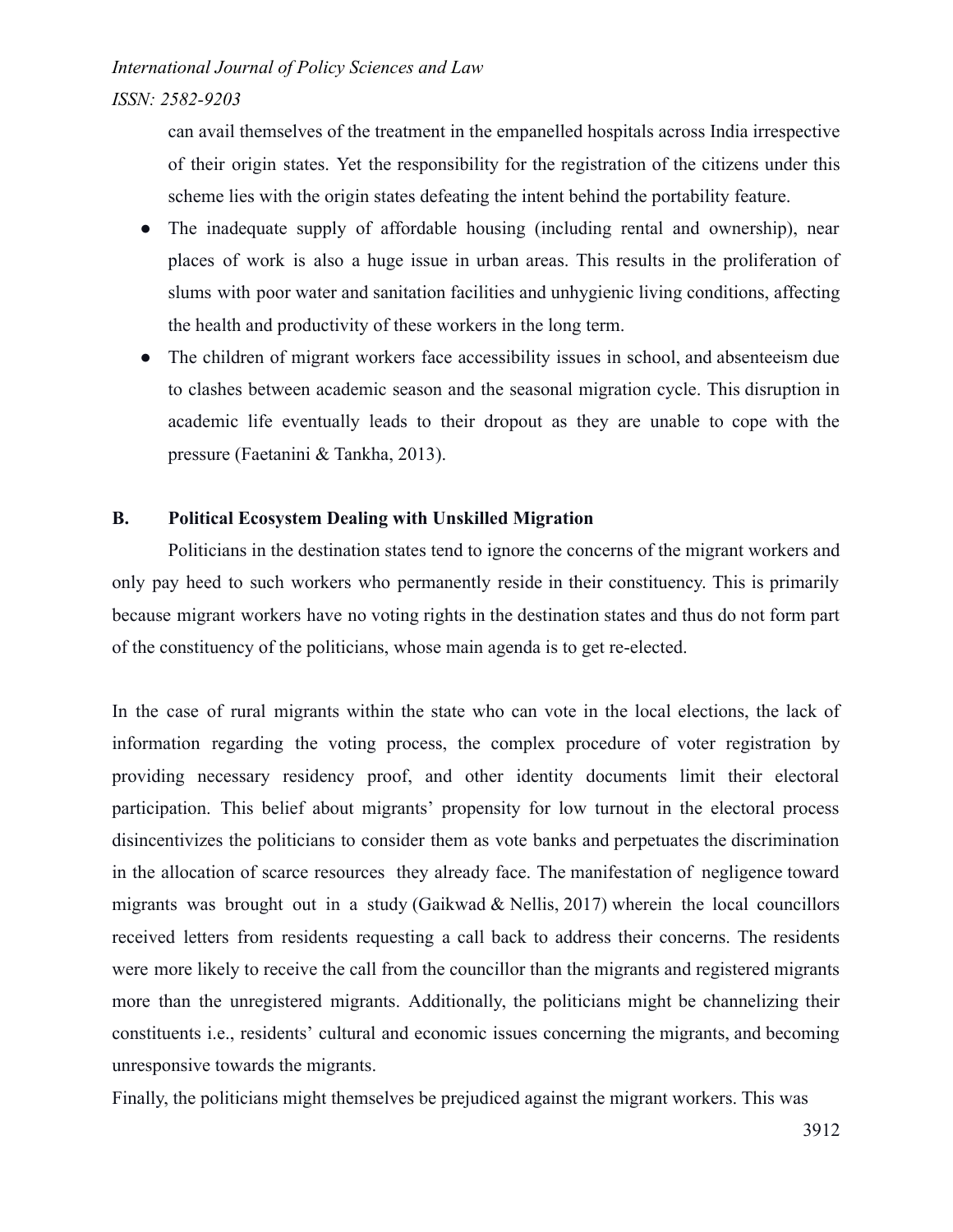#### *ISSN: 2582-9203*

clear during the first lockdown where approximately 10 million migrant workers were left to end for themselves due to administrative negligence. The workers reportedly walked for miles together, with no access to food, water and transport facilities during their journey back home with some of them even losing their lives. When the same issue was raised in Parliament, the government cited a lack of data regarding the same and evaded a reply. This is reflective of the broader administrative attitude towards migrant workers.

#### **C. Public Attitude towards Unskilled Migrants in the Destination State**

Local elites harbour disdain towards migrant workers due to the differences in the language, creed, and culture. While they might tolerate the ones who are ethnically similar to them, the ones who are ethnically dissimilar are completely unwelcome (Gaikwad & Nellis, 2017). The "Sons of the Soil'' argument is wielded when there is high unemployment among the local populace. However, the study (Bhavnani & Lacina, 2015) refutes the above argument. They found that the alignment of the native population with the central government determines the extent to which the natives' grievances are addressed. The native populations aligned with the Central government are provided with more resources to address their grievances. In such cases, states resort to police intimidation and bureaucratic discrimination to exercise control over the migrants, preventing them from gaining access to more resources without any impunity. On the other hand, the natives who are not politically aligned, are provided fewer resources by the Central government and enjoy lesser impunity. Hence, they cannot resort to official channels to discriminate against the migrants and nativism is more likely to manifest in riots against the migrant workers.

## **D. Employers of the Migrant Workers**

**a.** Hiring unskilled workers at lower wages can add innumerable benefits to the company's growth in terms of increased output at lower costs. However, employers suffer from commitment issues on the side of the workers as there are no signed contracts. The unskilled workers are mobile and switch jobs frequently and thus, provide no form of security to the employers in terms of long-term performance. On the other side, jobs such as cleaning, and driving which do not require a specific skill set pose a troublesome situation for the migrant workers as this allows employers to hire and fire the workers at will as employees are seen as dispensable and easily replaceable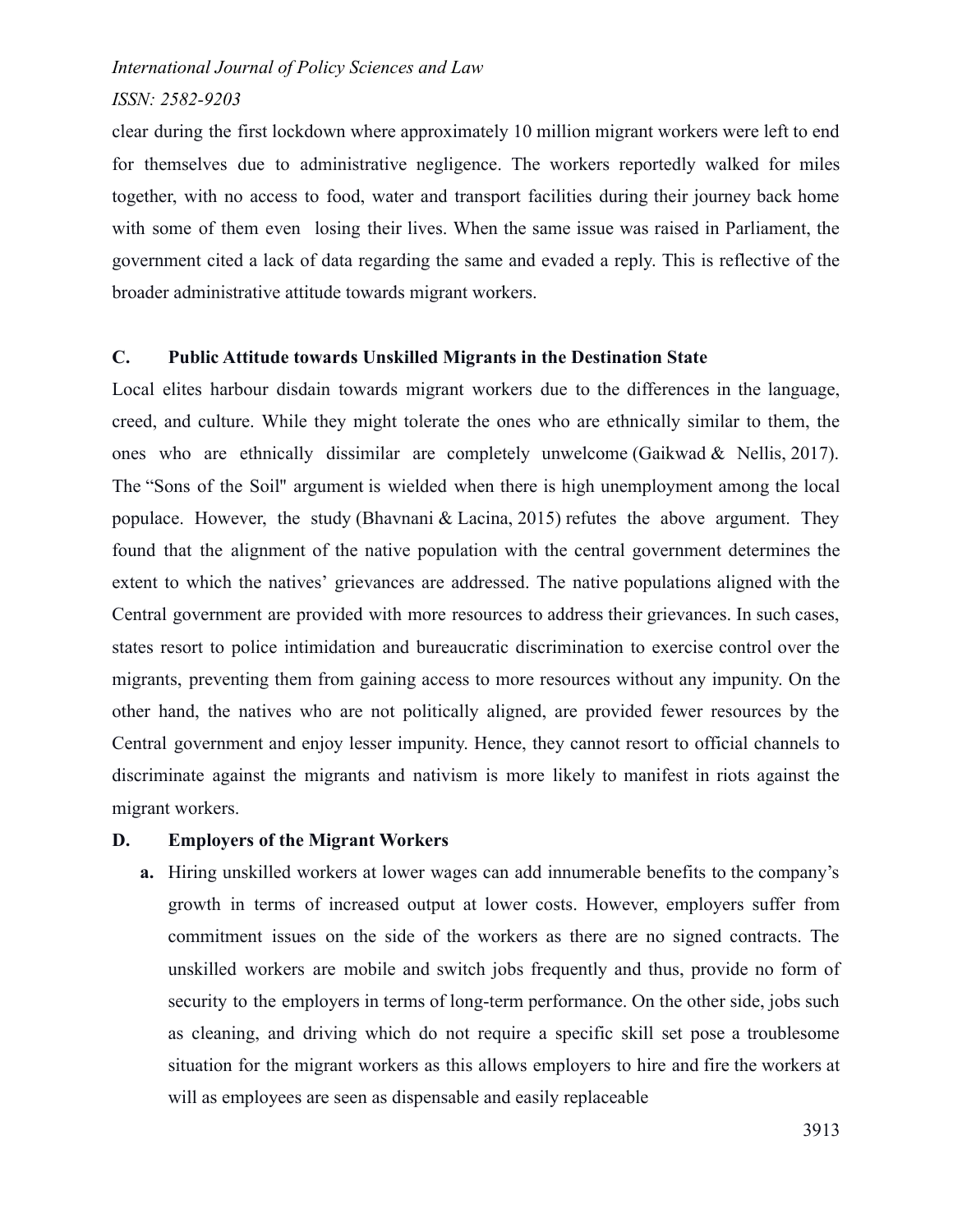*ISSN: 2582-9203*

#### **b. The Interest of the Contractors (Middlemen):**

The contractors benefit from commissions in exchange for cheap unskilled labour to employers. According to (Mazumdar et al., 2013), the workers recruited through unregulated labour contractors suffer violence, inhumane treatment, and harassment by contractors. However, they incur losses if there are sudden labour shortages due to unforeseen reasons (e.g.- the COVID-19 crisis). Due to the mobile nature of migrant workers, contractors must also ensure that labour works efficiently as per expectations and maintain labour supply.

## **4.0 Policy Recommendations**

Through the years, the plight of unskilled migrant workers has been brought to the fore. In such light, there have been various recommendations for changes in policies related to migrant labourers. The mainstreaming of migrants in the political and civic life in the destination states might result in backlash from entrenched interests. However, associating the rights-based initiatives with the ease of doing business index would incentivize states to take up this issue in earnest to shore up their image and attract investments in the state.

Some of these recommendations have been presented below -

# **1. Registration and Identity**

The need for universally recognized identity proof that can be used to claim legal and social rights has become even more amplified in recent times. The issuance of 30,000 ID cards (started in 2005) to mitigate identity crises and protect the rights of workers in the Jhabua district is an example of a movement in the right direction to protect the rights and interests of the migrant workers. The photo ID cards capture basic demographic details like domicile, education, trade and contact details including the duration of migration which is obtained after due verification from the elected Sarpanch of their village. The cards had become acceptable among the employers, local administration and police of the destinations states after 2 years of advocacy. These cards also served as valid means for employer verification, the opening of bank accounts and enrolment for other social security services. (Deshingkar, 2010).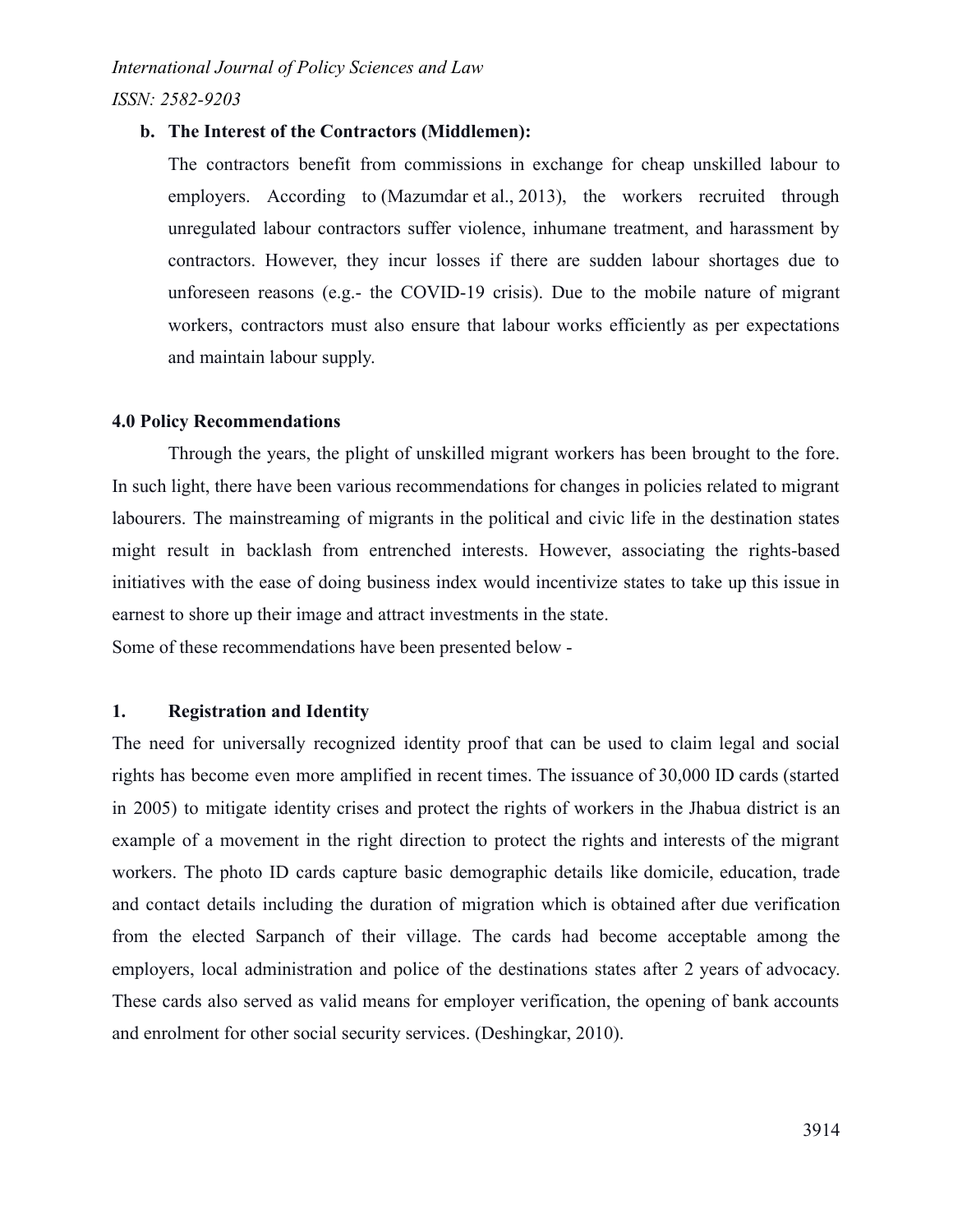*ISSN: 2582-9203*

# **2. Political and Civic Inclusion**

The political discourse around migrants must be framed positively providing more benefits to the migrant workers. The Kerala government distributed 'goodwill kits' to migrant workers as a token of appreciation for their contribution to the state's development is a step in the right direction (Faetanini & Tankha, 2013). Another step that must be taken is the formulation of a national-level comprehensive National Migrant Labour Policy laying down the provisions and guidelines for fair and equitable treatment of migrant workers. Despite the presence of the Inter-State Migrant Workers Act, it was largely witnessed that the migrant workers continued to undergo their current plight. With labor being a concurrent subject, issues with effective enforcement have always been very daunting, resulting in the impoverished state of migrant workers. Thereby, the creation of a National Labour Policy can be seen as a step in the right direction as it acknowledges the fact that migrants should be considered as the 'integral part of development' and 'policies created by the government must facilitate internal migration.'

## **3. Labour Market Inclusion**

State Governments must provide handholding support to organize the large latent groups using upskilling, training, and increasing their negotiation capacities. The programs started by LabourNet that provide skill training to workers can be taken up on a large scale allowing for better skill development of migrant workers. For instance, in Karnataka, LabourNet imparts skills training and regular skills assessment of workers through their Worker Facilitation Centres. Post which workers are certified in a number of different trades, for example as carpenters, electricians, and beauticians. As per the records, programs started by LabourNet has so far provided training for 6300 workers and provided job linkages to over 8000 workers.

# **4. Legal Aid and Dispute Resolution**

The migrant workers must be provided access to the grievance redressal mechanisms for timely hearing and dispute resolution. The Aajeevika Bureau in Rajasthan works in this direction and provides counselling and support to the migrant workers. Under this initiative by the Bureau, workers apply for the identity cards by filling out a registration form that captures their demographic information. Once the form is filled, the information provided is verified by the Sarpanch and the elected head of their panchayat. Following this, migrants are issued with an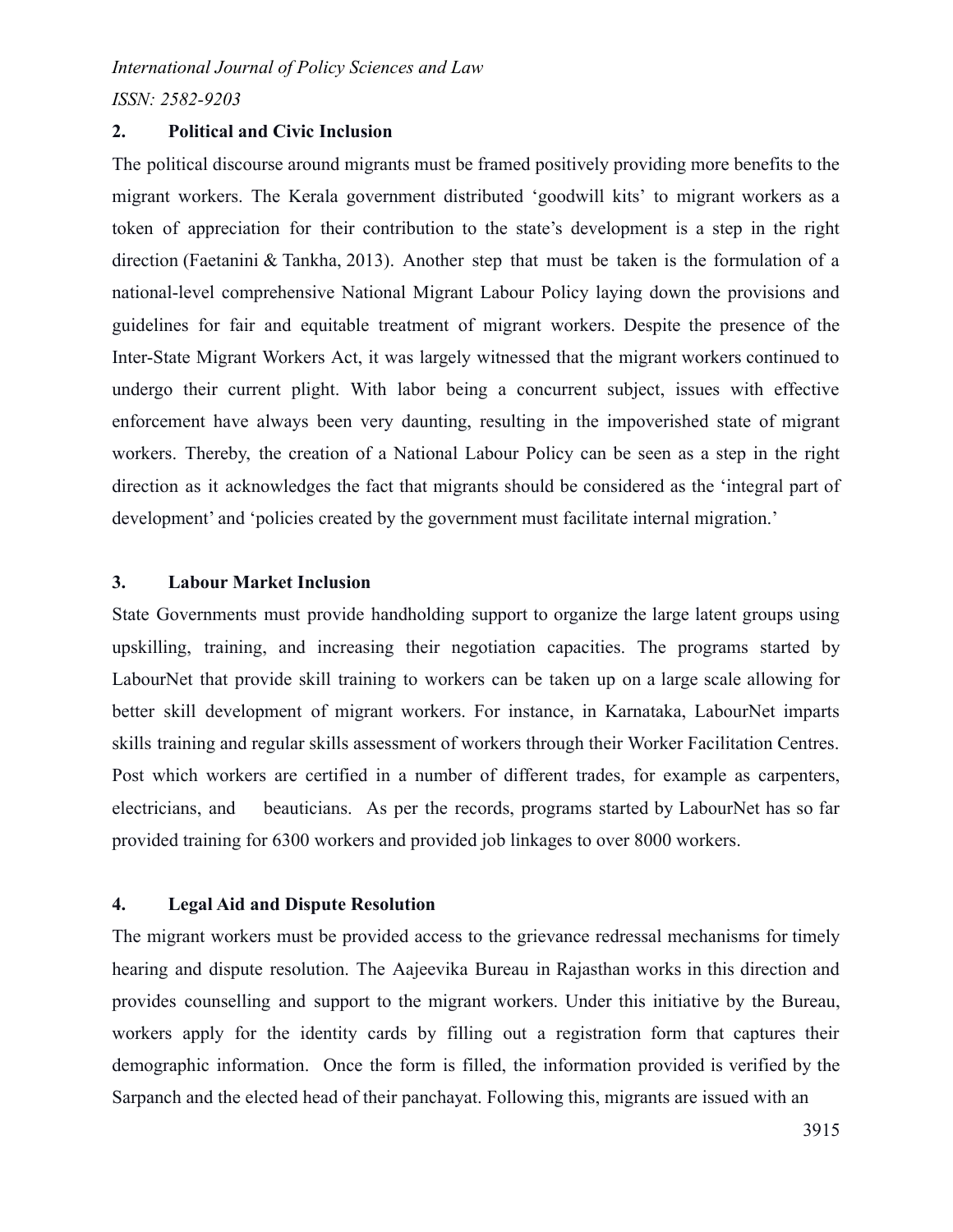# *ISSN: 2582-9203*

identity card that contains all relevant details, including their domicile, trade, education and contact details. The simple tool designed by Aajeevika Bureau has empowered the migrant workers by giving them a sense of security and entitlement who were previously struggling in claiming their rights in urban spaces.

Another major issue in the labour market is the absence of written records of attendance and labour wages. Some form of record must be present which would allow for a track of the number of wages and the hours worked for the same. Initiatives like 'Shramik Haziri Diaries' in Bhubaneshwar function on these lines to mitigate the exploitation in terms of wage cuts and long working hours come in handy. In these attendance diaries, migrant workers can keep an account of days worked and payment details. Such records help migrants get the correct wages at the time of final settlement. Additionally, legal aid has been provided by Pratikar to the migrant workers which are further in the process of establishing a union of unorganized sector migrant workers, which will be registered formally under the Indian Trade Union Act, 1926, as "Rajdhani Shramik Sangha, Bhubaneswar, Odisha". Such an initiative will help in making contractors accountable for paying minimum wages to labourers and avoiding harassment at the workplace. (Faetanini & Tankha, 2013).

#### **5. Financial Inclusion**

Accessibility to banks is rare for most migrant workers as they lack proper documentation which would enable the safe transfer of remittances. It is necessary to make banking procedures less complicated and more user-friendly. FINO (Financial Information Network and Operations Ltd.) Paytech offers an alternative channel to banking services and provides low-cost and safe remittance services to its customers. (Faetanini & Tankha, 2013).

## **5.0 Conclusion**

The integration of migration into the local planning process can solve the problem of inclusion. By allowing active participation in urban planning, migrants are ensured access to basic social services. Migrants play an important role in filling important niches in both the emerging and declining sectors of the economy. The gains from human development can be achieved only by removing existing barriers in the labour movement and expanding human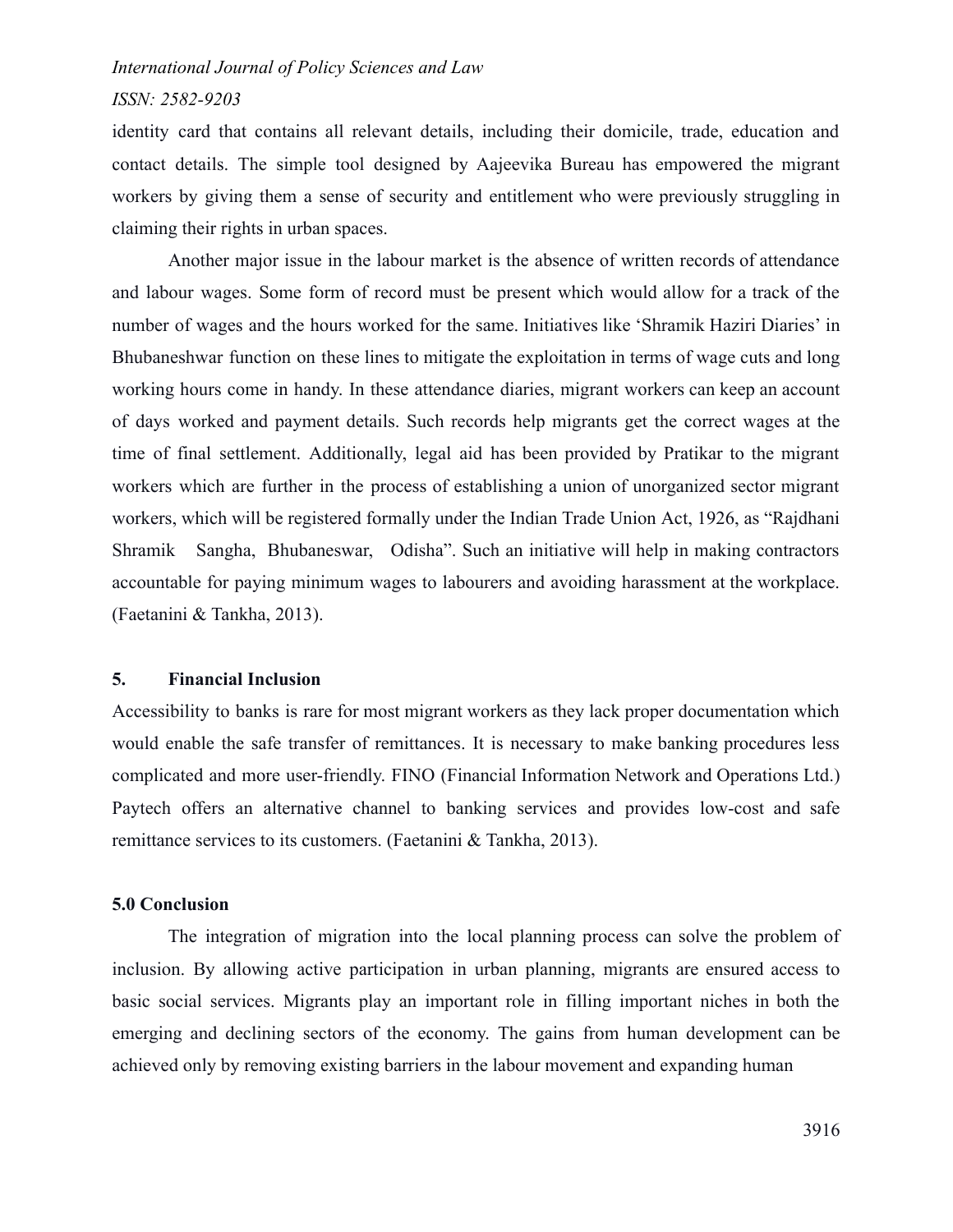*ISSN: 2582-9203*

choices. It is in line with Sustainable Development Goals (SDGs). However, the politics surrounding the migrants have to be managed to enable the inclusion of migrants into the mainstream (UNDP, 2009).

## **References**

Bell, M., [Charles-Edwards,](https://www.zotero.org/google-docs/?MaQeTg) E., Ueffing, P., Stillwell, J., Kupiszewski, M., & Kupiszewska, D. (2015). Internal Migration and [Development:](https://www.zotero.org/google-docs/?MaQeTg) Comparing Migration Intensities [Around](https://www.zotero.org/google-docs/?MaQeTg) the World. *Population and [Development](https://www.zotero.org/google-docs/?MaQeTg) Review*, *41*[\(1\),](https://www.zotero.org/google-docs/?MaQeTg) [33–58.](https://www.zotero.org/google-docs/?MaQeTg) <https://doi.org/10.1111/j.1728-4457.2015.00025.x>

[Bharadwaj,](https://www.zotero.org/google-docs/?MaQeTg) R., Hazra, S., Reddy, M., Das, S., & Kaur, D. (2021). [Climate](https://www.zotero.org/google-docs/?MaQeTg) change, migration and social protection. *International Institute [for Environment and Development](https://www.zotero.org/google-docs/?MaQeTg)*. 56. Bhavnani, R. R., & Lacina, B. (2015). The effects of [weather-induced](https://www.zotero.org/google-docs/?MaQeTg) migration on sons of the [soil riots in India.](https://www.zotero.org/google-docs/?MaQeTg) *[World](https://www.zotero.org/google-docs/?MaQeTg) [Politics](https://www.zotero.org/google-docs/?MaQeTg)*, *67*[\(4\), 760–794.](https://www.zotero.org/google-docs/?MaQeTg)

De, S. (2019, [December](https://www.zotero.org/google-docs/?MaQeTg) 18). Internal [Migration](https://www.zotero.org/google-docs/?MaQeTg) in India Grows, But [Inter-State](https://www.zotero.org/google-docs/?MaQeTg) [Movements](https://www.zotero.org/google-docs/?MaQeTg) Remain Low. *World Bank Blogs*. Retrieved from [https://blogs.worldbank.org/peoplemove/internal-migration-india-grows-inter-state-movements-r](https://blogs.worldbank.org/peoplemove/internal-migration-india-grows-inter-state-movements-remain-low) [emain-low](https://blogs.worldbank.org/peoplemove/internal-migration-india-grows-inter-state-movements-remain-low)

[Deshingkar,](https://www.zotero.org/google-docs/?MaQeTg) P. (2010). [Migration,](https://www.zotero.org/google-docs/?MaQeTg) remote rural areas and chronic [poverty](https://www.zotero.org/google-docs/?MaQeTg) in India. *Overseas [Development](https://www.zotero.org/google-docs/?MaQeTg) Institute*. 41. Retreived from [https://assets.publishing.service.gov.uk/media/57a08b2aed915d3cfd000b98/WP163-Deshingkar.](https://assets.publishing.service.gov.uk/media/57a08b2aed915d3cfd000b98/WP163-Deshingkar.pdf) [pdf](https://assets.publishing.service.gov.uk/media/57a08b2aed915d3cfd000b98/WP163-Deshingkar.pdf)

[Faetanini,](https://www.zotero.org/google-docs/?MaQeTg) M., & Tankha, R. (2013, June). Social [inclusion](https://www.zotero.org/google-docs/?MaQeTg) of internal migrants in India. *UNESCO*. **Retrieved** from [https://unesdoc.unesco.org/in/documentViewer.xhtml?v=2.1.196&id=p::usmarcdef\\_0000223702](https://unesdoc.unesco.org/in/documentViewer.xhtml?v=2.1.196&id=p::usmarcdef_0000223702&file=/in/rest/annotationSVC/DownloadWatermarkedAttachment/attach_import_6e574122-ad5f-43b2-ae12-3f2ca1b7c47e%3F_%3D223702eng.pdf&locale=en&multi=true&ark=/ark:/48223/pf0000223702/PDF/223702eng.pdf#%5B%7B%22num%22%3A506%2C%22gen%22%3A0%7D%2C%7B%22name%22%3A%22XYZ%22%7D%2C-291%20%2C850%2C0%5D%20https://www.zotero.org/google-docs/?MaQeTg) [&file=/in/rest/annotationSVC/DownloadWatermarkedAttachment/attach\\_import\\_6e574122-ad5f](https://unesdoc.unesco.org/in/documentViewer.xhtml?v=2.1.196&id=p::usmarcdef_0000223702&file=/in/rest/annotationSVC/DownloadWatermarkedAttachment/attach_import_6e574122-ad5f-43b2-ae12-3f2ca1b7c47e%3F_%3D223702eng.pdf&locale=en&multi=true&ark=/ark:/48223/pf0000223702/PDF/223702eng.pdf#%5B%7B%22num%22%3A506%2C%22gen%22%3A0%7D%2C%7B%22name%22%3A%22XYZ%22%7D%2C-291%20%2C850%2C0%5D%20https://www.zotero.org/google-docs/?MaQeTg) [-43b2-ae12-3f2ca1b7c47e%3F\\_%3D223702eng.pdf&locale=en&multi=true&ark=/ark:/48223/pf](https://unesdoc.unesco.org/in/documentViewer.xhtml?v=2.1.196&id=p::usmarcdef_0000223702&file=/in/rest/annotationSVC/DownloadWatermarkedAttachment/attach_import_6e574122-ad5f-43b2-ae12-3f2ca1b7c47e%3F_%3D223702eng.pdf&locale=en&multi=true&ark=/ark:/48223/pf0000223702/PDF/223702eng.pdf#%5B%7B%22num%22%3A506%2C%22gen%22%3A0%7D%2C%7B%22name%22%3A%22XYZ%22%7D%2C-291%20%2C850%2C0%5D%20https://www.zotero.org/google-docs/?MaQeTg) [0000223702/PDF/223702eng.pdf#%5B%7B%22num%22%3A506%2C%22gen%22%3A0%7D](https://unesdoc.unesco.org/in/documentViewer.xhtml?v=2.1.196&id=p::usmarcdef_0000223702&file=/in/rest/annotationSVC/DownloadWatermarkedAttachment/attach_import_6e574122-ad5f-43b2-ae12-3f2ca1b7c47e%3F_%3D223702eng.pdf&locale=en&multi=true&ark=/ark:/48223/pf0000223702/PDF/223702eng.pdf#%5B%7B%22num%22%3A506%2C%22gen%22%3A0%7D%2C%7B%22name%22%3A%22XYZ%22%7D%2C-291%20%2C850%2C0%5D%20https://www.zotero.org/google-docs/?MaQeTg) [%2C%7B%22name%22%3A%22XYZ%22%7D%2C-291 %2C850%2C0%5D](https://unesdoc.unesco.org/in/documentViewer.xhtml?v=2.1.196&id=p::usmarcdef_0000223702&file=/in/rest/annotationSVC/DownloadWatermarkedAttachment/attach_import_6e574122-ad5f-43b2-ae12-3f2ca1b7c47e%3F_%3D223702eng.pdf&locale=en&multi=true&ark=/ark:/48223/pf0000223702/PDF/223702eng.pdf#%5B%7B%22num%22%3A506%2C%22gen%22%3A0%7D%2C%7B%22name%22%3A%22XYZ%22%7D%2C-291%20%2C850%2C0%5D%20https://www.zotero.org/google-docs/?MaQeTg)

[Gaikwad,](https://www.zotero.org/google-docs/?MaQeTg) N., & Nellis, G. (2017). The Majority-Minority Divide in Attitudes toward Internal Migration: Evidence from Mumbai. *[American](https://www.zotero.org/google-docs/?MaQeTg) Journal of [Political](https://www.zotero.org/google-docs/?MaQeTg) Science*, *61*[\(2\),](https://www.zotero.org/google-docs/?MaQeTg) [456–472.](https://www.zotero.org/google-docs/?MaQeTg) <https://doi.org/10.1111/ajps.12276>